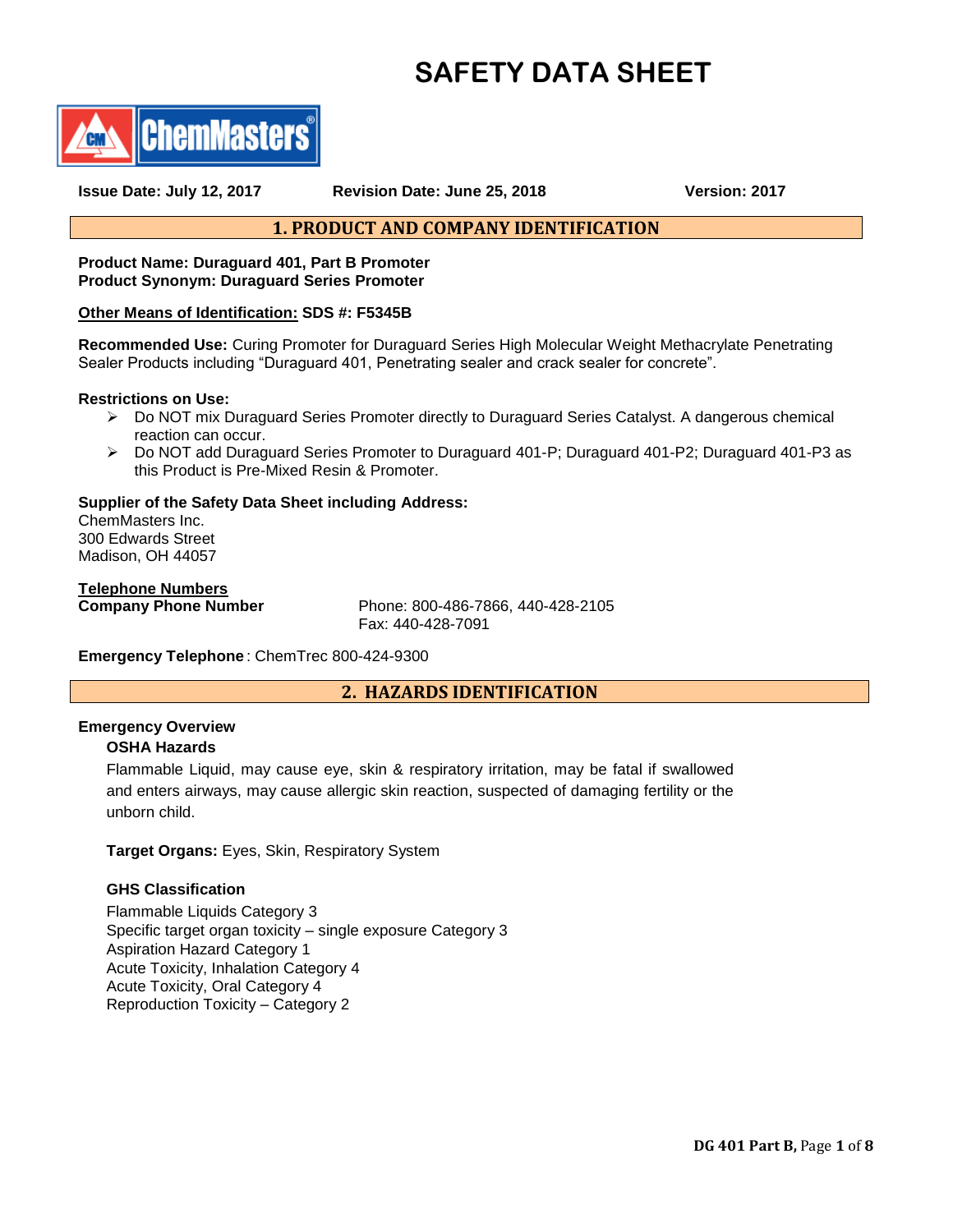

# **Signal Word: Danger**

# **Hazard Statements:**

- H226 Flammable Liquid and Vapour
- H302 Harmful if swallowed
- H332 Harmful if inhaled
- H335 May cause respiratory irritation
- H304 May be fatal if swallowed and enters airways
- H317 May cause an allergic skin reaction
- H361 Suspected of damaging fertility or the unborn child.

# **Precautionary Statement(s)**

# **Prevention:**

- P201 Obtain special instructions before use.
- P202 Do not handle until all safety precautions have been read and understood.
- P210 Keep away from heat, hot surfaces, sparks, open flames and other ignition sources. No smoking
- P233 Keep container tightly closed.
- P240 Ground and bond the container and receiving equipment.
- P241 Use explosion-proof electrical/ventilating/lighting equipment.
- P242 Use non-sparking tools.
- P243 Take action to prevent static discharges.
- P264 Wash hands and skin thoroughly after handling.
- P261 Avoid breathing dust/fume/gas/mist/vapours/spray.
- P270 Do not eat, drink or smoke when using this product.
- P271 Use only outdoors or in a well-ventilated area.
- P272 Contaminated work clothing should not be allowed out of the workplace.
- P280 Wear protective gloves/protective clothing/eye protection/face protection.

## **Response:**

P302+P361+P353 IF ON SKIN: Wash with plenty of soap and water.

- P333+P313 If skin irritation or rash occurs: Get medical advice/attention.
- P362+P364 Take off contaminated clothing and wash it before reuse.
- P304+P340+P312 IF INHALED: Remove person to fresh air and keep comfortable for breathing. Call a POISON CENTER/doctor if you feel unwell.
- P301+P310 IF SWALLOWED: Immediately call a POISON CENTER/doctor.
- P330 Rinse mouth
- P331 Do NOT induce vomiting.
- P308+P313 IF exposed or concerned: Get medical advice/attention.
- P370+P378 In case of fire use, dry chemical, alcohol resistant foam, halon or carbon dioxide to extinguish.

| <b>Storage: P403+P235+P233</b> | Store in a well-ventilated place. Keep cool. Keep container tightly closed. |
|--------------------------------|-----------------------------------------------------------------------------|
| P405                           | Store Locked Up                                                             |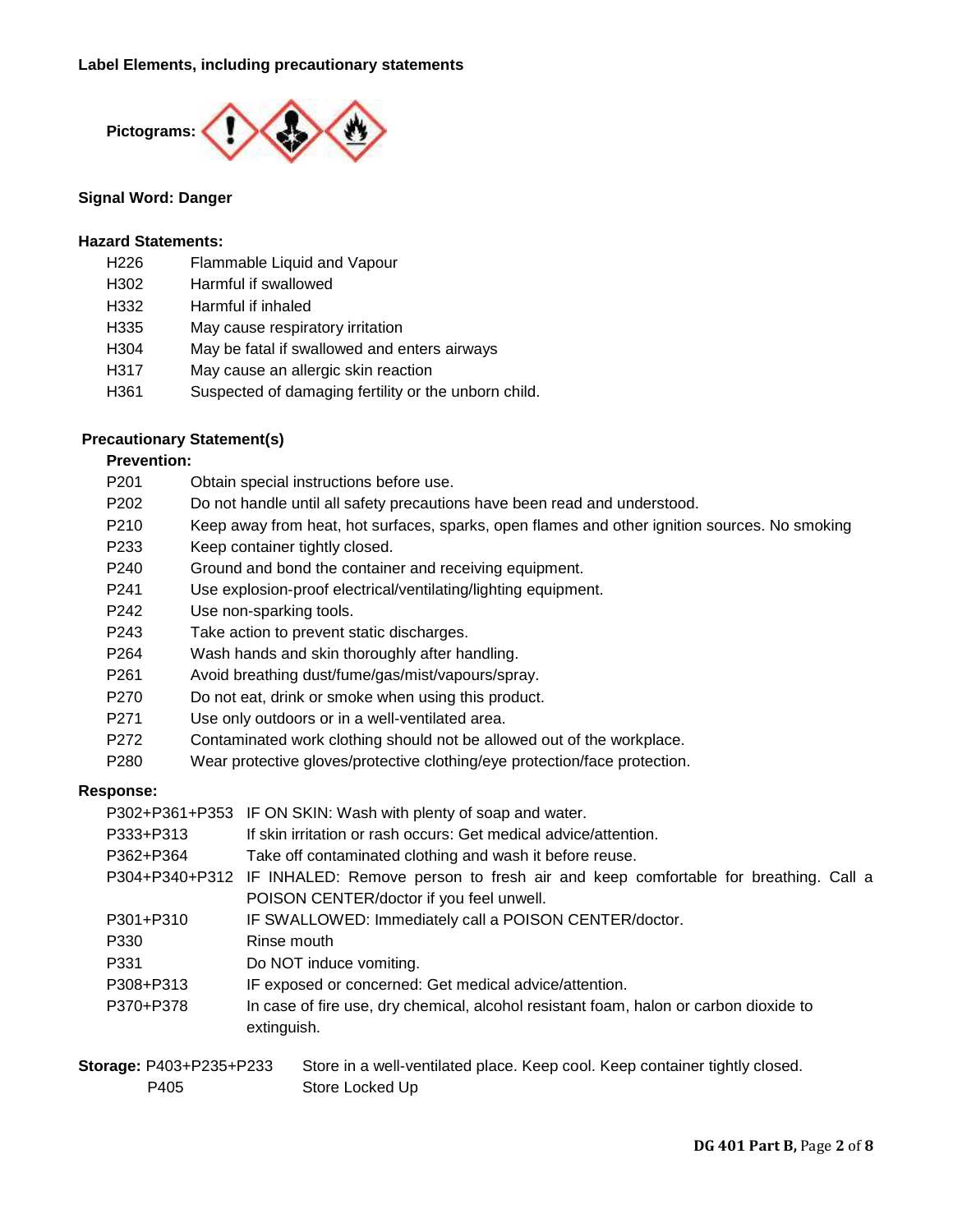**Disposal:** P501 Dispose of contents/container in accordance with local/regional/national regulations.

**Hazards not otherwise classified:** May cause eye & skin irritation. Repeated exposure may cause skin dryness and cracking.

# **3. COMPOSITION/INFORMATION ON INGREDIENTS**

## **Component**

Petroleum Hydrocarbon Solvent CAS#: 8052-41-3 35%

Cobalt 2-Ethylhexanoate CAS#: 136-52-7 65%

Ingredients not listed on this safety data sheet are considered to be non-hazardous according to OSHA 1910.1200 or are not present above their cutoff levels. Where a range is displayed, the exact percentage of composition has been withheld as a trade secret.

#### **4. FIRST AID MEASURES**

#### **First Aid Measures**

General Advice: Consult a physician. Show this safety data sheet to the doctor in attendance. Move out of dangerous area.

**Inhalation:** IF INHALED: Remove person to fresh air and keep comfortable for breathing. Call a POISON CENTER/doctor if you feel unwell.

**Eye Contact:** IF IN EYES: Rinse cautiously with water for several minutes. Remove contact lenses, if present and easy to do. Continue rinsing. If eye irritation persists: Get medical advice or attention.

**Ingestion:** IF SWALLOWED: Immediately call a POISON CENTER/doctor. Do NOT induce vomiting. Never give anything by mouth to an unconscious person. Rinse mouth if conscious.

**Skin Contact:** IF ON SKIN (or hair): Take off immediately all contaminated clothing. Rinse skin with water or shower. Wash off with soap and plenty of water. If skin irritation occurs: Get medical advice or attention.

# **5. FIRE-FIGHTING MEASURES**

## **Suitable Extinguishing Media**

Alcohol-resistant foam, dry chemical, halon or carbon dioxide

#### **Specific Hazards Arising from the Chemical**

In a fire or if heated a pressure increase will occur and the container may burst.

Vapors are flammable and heavier than air. Vapors may travel across the ground and reach remote ignition sources causing a flashback fire danger.

#### **Hazardous Combustion Products**

Carbon dioxides & Carbon monoxide

#### **Protective Equipment and Precautions for Firefighters**

Wear self-contained breathing apparatus and full protective gear for firefighting.

#### **Further Information**

Use water spray to cool unopened containers. See Section 7 for safe handling and storage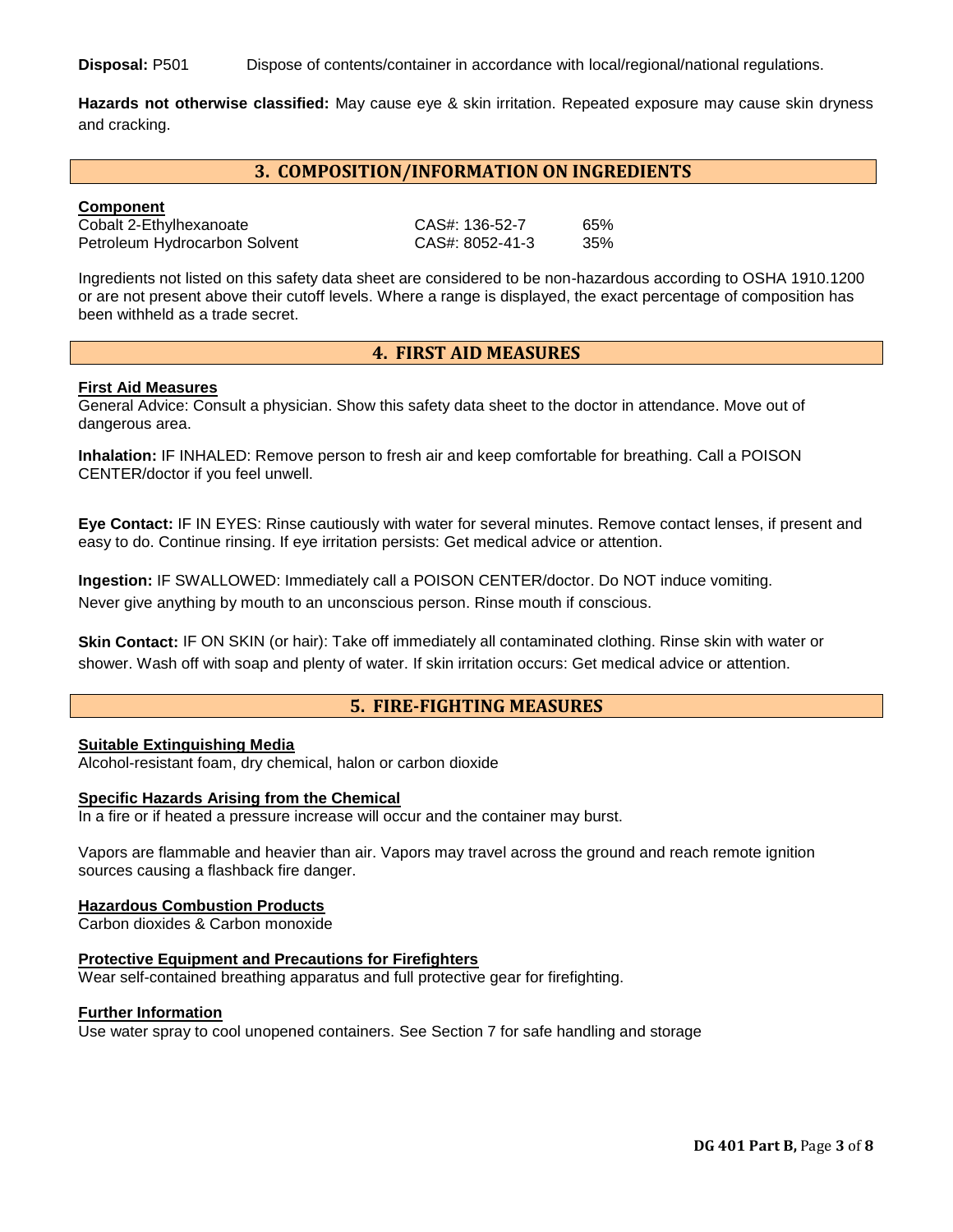# **6. ACCIDENTAL RELEASE MEASURES**

## **Personal Precautions, Protective Equipment and Emergency Procedures**

Use personal protective equipment. Avoid breathing dust/fume/gas/mist/vapours/spray. Ensure adequate ventilation. Remove all sources of ignition. Evacuate personnel to safe areas. Beware of vapours accumulating to form explosive concentrations. Vapours can accumulate in low areas.

## **Environmental Precautions**

Prevent further leakage or spillage if safe to do so. Do not let product enter drains or waterways.

## **Methods and Material for Containment and Cleaning Up**

Contain spillage, and then collect with an electrically protected vacuum cleaner or by wet-brushing and place in container for disposal according to local regulations.

# **7. HANDLING AND STORAGE**

## **Precautions for Safe Handling**

Do not handle until all safety precautions have been read and understood. Avoid contact with skin and eyes. Avoid breathing dust/fume/gas/mist/vapours/spray. Keep away from heat, hot surfaces, sparks, open flames and other ignition sources. No smoking. Ground and bond the container and receiving equipment. Take measures to prevent the buildup of electrostatic charge. Use non-sparking tools. Wash hands and skin thoroughly after handling. Use only outdoors or in a well-ventilated area. Wear protective gloves/protective clothing/eye protection/face protection.

## **Additional Safe Handing Information:** None

# **Conditions for Safe Storage, Including any Incompatibilities**

Keep container tightly closed in a dry, cool and well ventilated place. Containers which are opened must be carefully resealed and kept upright to prevent leakage.

# **8. EXPOSURE CONTROLS/PERSONAL PROTECTION**

#### **Exposure Guidelines:**

## **Component Exposure Limits**

**Petroleum Hydrocarbon Distillates, CAS# 8052-41-3:** ACGIH TLV TWA: 100 ppm 8 hours; OSHA PEL: TWA 500 ppm; NIOSH REL: TWA 350 mg/m3, NIOSH Ceiling: 1800 mg/m3

**Cobalt 2-Ethylhexanoate:** ACGIH TLV TWA 0.02 mg/m3 as Cobalt

#### **Appropriate Engineering Controls**

Local Ventilation: Recommended General Ventilation: Recommended

# **Individual Protection Measures, such as Personal Protective Equipment**

**Eye/Face Protection:** Use proper protection – Safety Glasses as a minimum

**Skin and Body Protection:** Wash at mealtime and end of shift. Skin contact must be avoided by using impervious protective clothing (gloves, aprons, boots, etc.). Use chemical protective gloves as a minimum and wash skin promptly upon any skin contact.

**Respiratory Protection:** Use respiratory protection unless adequate local exhaust ventilation is provided or exposure assessment demonstrates that exposures are within recommended exposure guidelines. Where concentrations are above recommended limits or are unknown, appropriate respiratory protection should be worn. Follow OSHA respirator regulations (29 CFR 1910.134) and use NIOSH/MSHA approved respirators.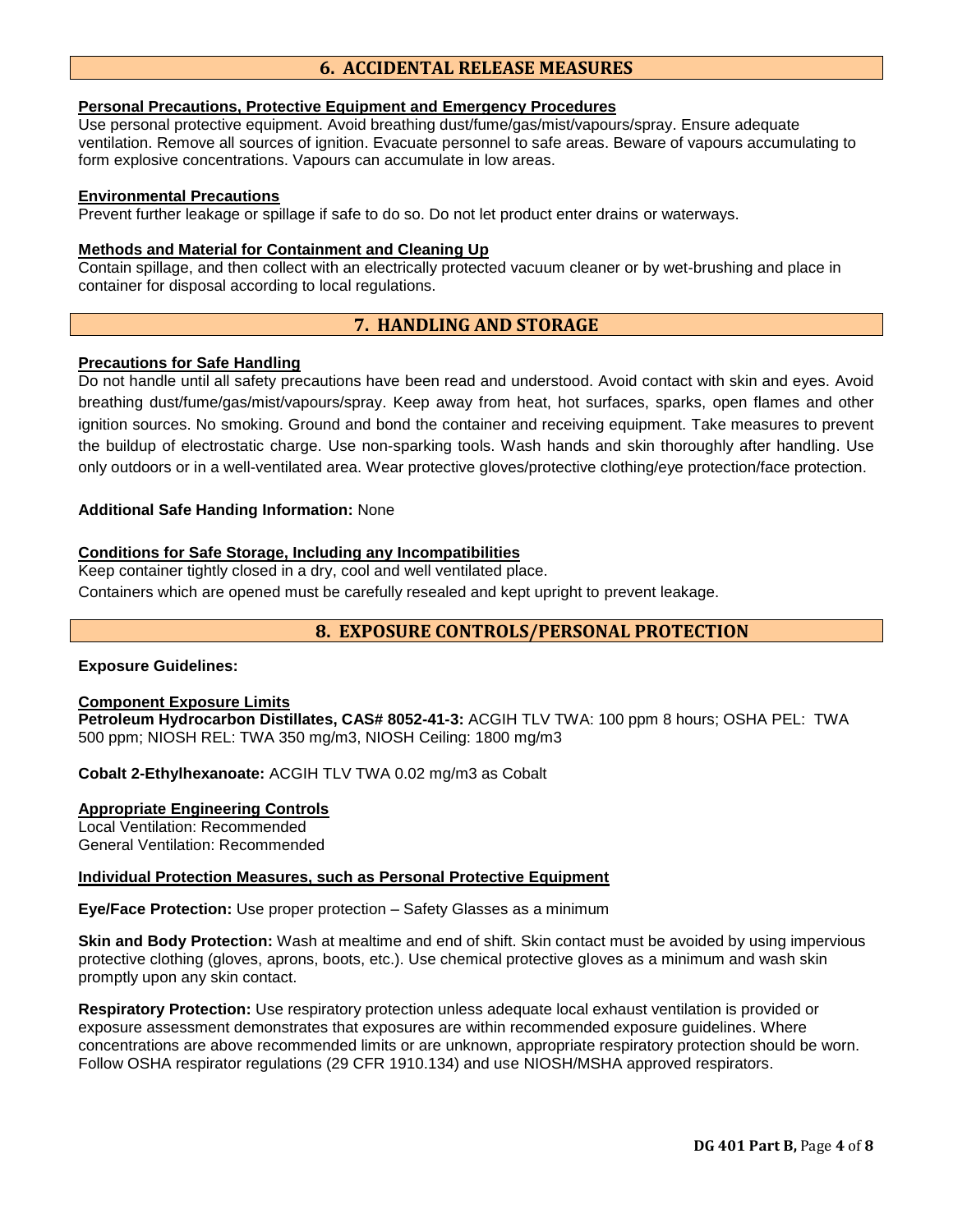**General Hygiene Considerations:** Handle in accordance with good industrial hygiene and safety practice. Wash hands before & after breaks and work day.

# **9. PHYSICAL AND CHEMICAL PROPERTIES**

# **Information on Basic Physical and Chemical Properties**

| <b>Physical State: Liquid</b><br><b>Appearance: Dark</b><br><b>Color: Purple</b>                                                                                                                          |                                                                                                                                                             | <b>Odor: Petroleum Solvent Odor</b><br><b>Odor threshold: No Data</b> |  |
|-----------------------------------------------------------------------------------------------------------------------------------------------------------------------------------------------------------|-------------------------------------------------------------------------------------------------------------------------------------------------------------|-----------------------------------------------------------------------|--|
| <b>Property</b><br>Vapor Pressure<br>Vapor Density<br><b>Relative Density</b><br>pH:<br>Melting/Freezing Point<br>Solubility<br><b>Evaporation Rate</b>                                                   | Value<br>2 mm Hg @ 68 Degrees F<br>Heavier than air<br>Not Available<br>Not Relevant<br>Not Relevant<br>Not Available<br>Slower than ether                  | <b>Remarks - Method</b>                                               |  |
| <b>Flash Point</b><br><b>Flammability Limits</b><br>Flammability (Solid, gas)<br><b>Auto Ignition Temperature</b><br>Initial Boiling Point/Boiling Range<br><b>Decomposition Temperature</b><br>Viscosity | 38 Degrees C (100 Degrees F)<br>Lower Limit: 0.7% Upper Limit: 8.9%<br>Not Relevant<br>445 Degrees F<br>313-390 Degrees F<br>Not Available<br>Not Available | PM (D93) Closed Cup                                                   |  |
| <b>Specific Gravity</b>                                                                                                                                                                                   | 1.01 at 25 Degrees C                                                                                                                                        | $8.4 +/- 0.01$ Lbs./gal.                                              |  |

# **10. STABILITY AND REACTIVITY**

**Chemical Stability:** Stable under recommended storage conditions.

**Possibility of Hazardous Reactions:** Hazardous polymerization will not occur.

**Conditions to Avoid:** Heat, Flames and Sparks. Minimize exposure to air.

**Incompatible Materials:** Keep away from strong oxidizing agents.

**Hazardous Decomposition Products:** Hazardous decomposition products formed under fire conditions, Carbon oxides, cobalt oxides.

# **11. TOXICOLOGICAL INFORMATION**

**Likely Routes of Exposure:** Inhalation, Skin Contact, Eye Contact. Ingestion is not an anticipated route of exposure for this material in industrial use.

## **Symptoms of Exposure:**

Product may cause respiratory, eye and skin irritation.

Product may cause headache, dizziness, anesthesia, drowsiness, unconsciousness and other central nervous system effects.

**Delayed and Immediate Effects as well as Chronic Effects from Short and Long-Term Exposure:** Repeated Exposure may cause skin dryness and cracking.

**Aspiration Hazard:** May cause chemical pneumonitis (aspiration of liquid) if swallowed and enters airways.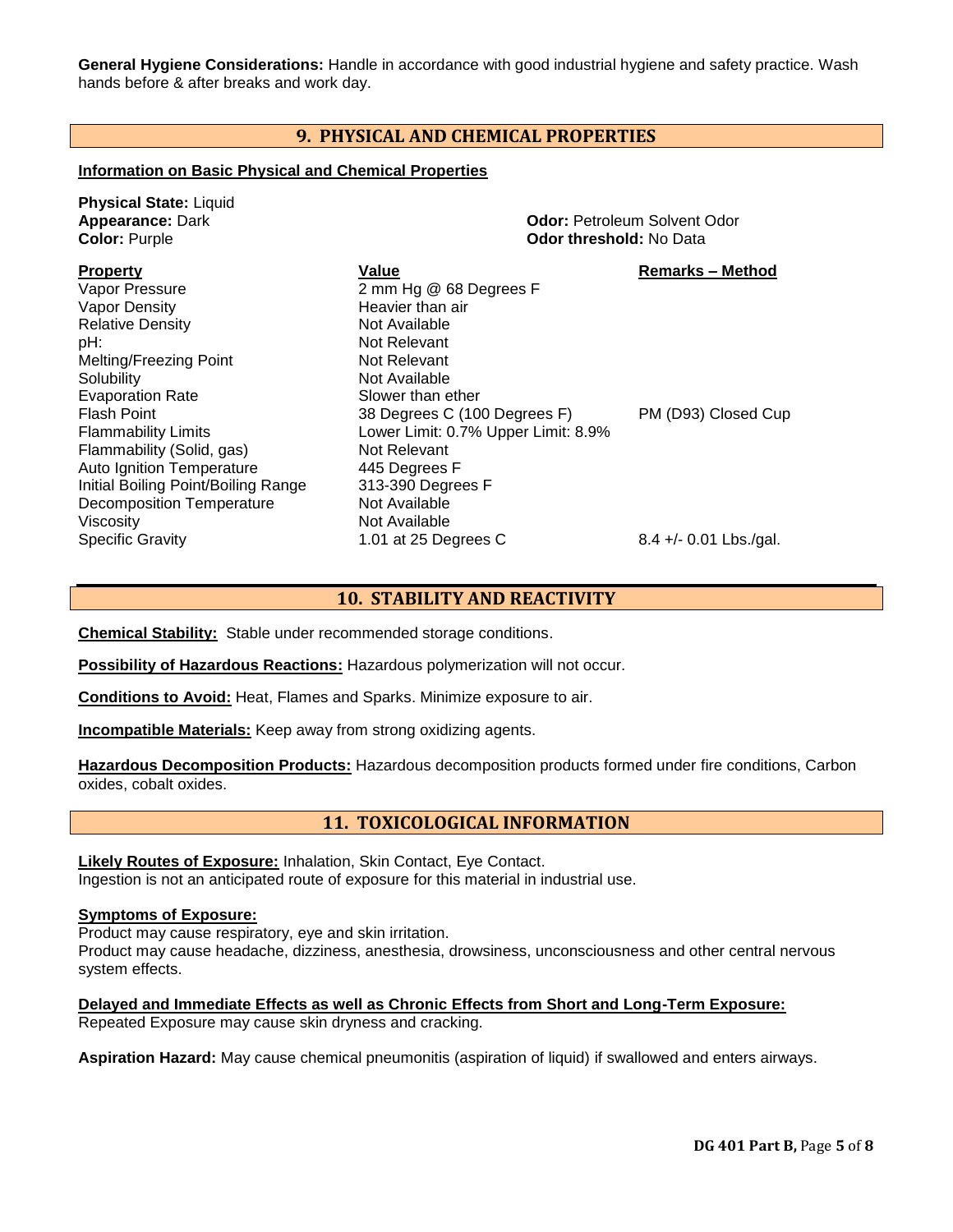**Carcinogenicity:** No component of this product is present at levels greater than or equal to 0.1% is identified by ACGIH, OSHA or NTP as a carcinogen or suspected carcinogen. Cobalt (II) 2-ethylhexanoate is considered possibly carcinogenic to humans by IARC.

**Other Chronic Effects:** Product is suspected of damaging fertility or the unborn child.

## **Numerical Measures of Toxicity**

Petroleum Hydrocarbon Solvent : LD50 Oral Rat: >7,000 mg/kg; LD50 Dermal Rabbit >2,000 mg/kg, Inhalation LC50 21 mg/l 1 hr.

# **12. ECOLOGICAL INFORMATION**

**Ecotoxicity:** Material is expected to be toxic to aquatic organisms. It may cause long-term adverse effects in the aquatic environment.

**Acute Toxicity: Vertebrates** Components: Petroleum Hydrocarbon Solvent: LC50 Fathead Minnow, 96 hr, 8.2 mg/l

## **Acute Toxicity: Invertebrates**

Components: Petroleum Hydrocarbon Solvent: EC50 Water Flea, 48 hr, 32 mg/l

## **Acute Toxicty: Aquatic Plants**

Petroleum Hydrocarbon Solvent: EL50, 96 hr, 45 mg/l

# **Chronic Survival Toxicity: Vertebrates**

Components: Petroleum Hydrocarbon Solvent: Aquatic Vertebrates, LL50 8 mg/l

## **Chronic Survival Toxicity: Invertebrates**

Petroleum Hydrocarbon Solvent: EL50 Water Flea (Daphnia magna), 21 days, >40 mg/l

#### **Chronic Toxicity to Aquatic Plants:** No Data

#### **Persistence and Degradability:** No Data.

**Bioaccumulation:** No Data

**Mobility:** No Data

Components:

**Other Adverse Effects**: No Data Available

# **13. DISPOSAL CONSIDERATIONS**

## **Waste Treatment Methods**

**Disposal of Wastes:** Under RCRA 40 CFR 261 this material is a hazardous waste. Dispose of in accordance with all federal, state, and local regulations. If uncertain of local requirements, contact the proper environmental authorities for information on waste disposal in your area. Contact a licensed professional waste disposal service to dispose of this material.

#### **Contaminated Packaging:** Dispose of as unused product.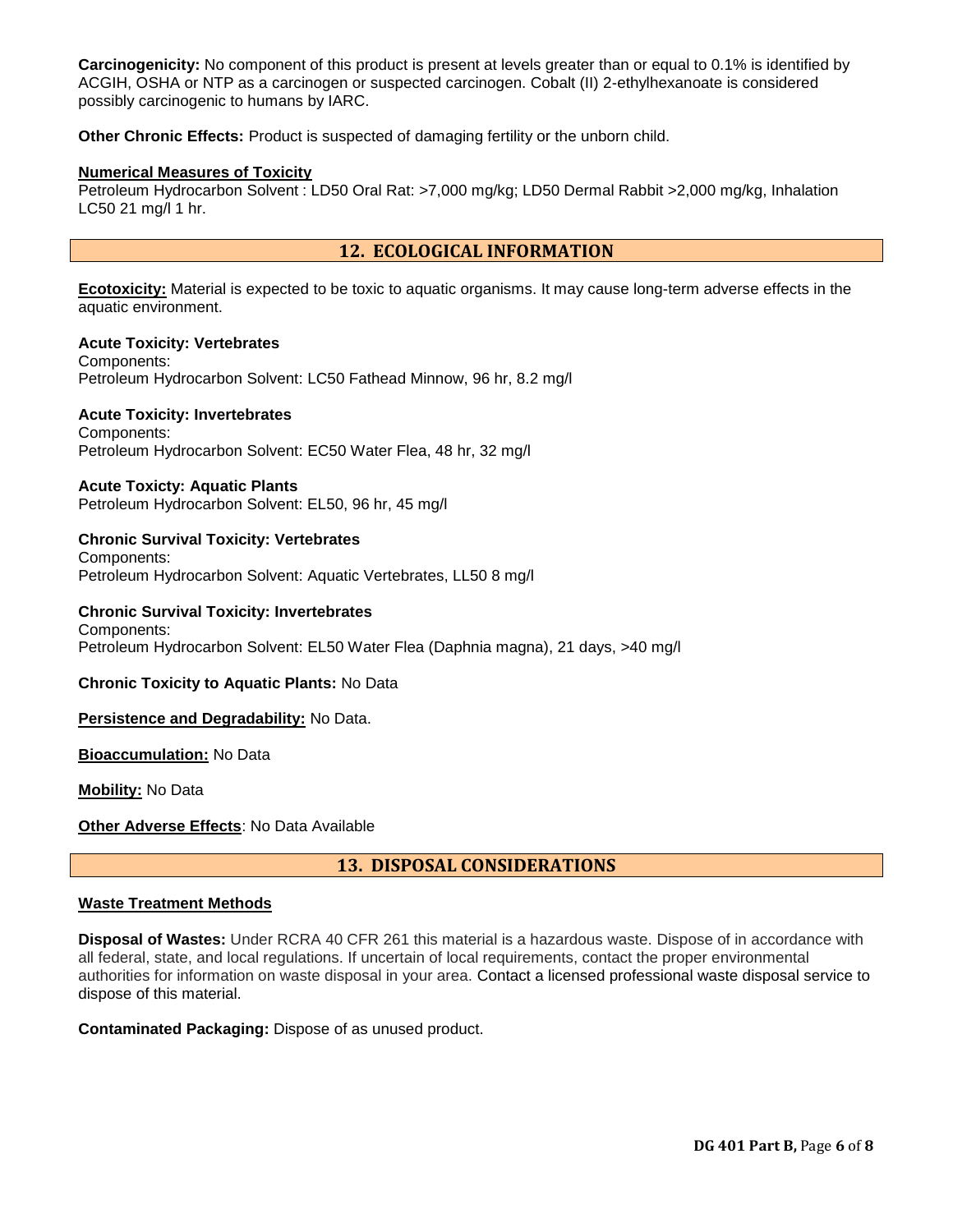# **14. TRANSPORT INFORMATION**

## **DOT**

UN1263, PAINT RELATED MATERIAL, 3, III

## **Packaging Exception for <1 gal cans, 5 gallon pails & 55 gallon drums,** *Ground Shipments Only***.**

49 CFR 173.120(b)(2) A flammable liquid with a flash point at or above 38<sup>°</sup>C (100<sup>°</sup>F) that does not meet the definition of any other hazard class may be re-classed as a combustible liquid.

This product has a flash point at or above  $38^{\circ}$ C (100 $^{\circ}$ F). It is therefore excepted from labeling requirements ..., specification packaging …, and shipping papers*… if shipped in non-bulk packaging*. **Non-bulk packaging** means a packaging which has a maximum capacity of 450 Liters (119 gallons) or less as a receptacle for a liquid. Therefore, when shipped by ground in non-bulk packaging (< 119 gal.), this item is not DOT regulated.

#### *This provision does not apply to transportation by vessel or air.*

# **IATA**

UN1263, PAINT RELATED MATERIAL, 3, III

## **IMDG**

UN1263, PAINT RELATED MATERIAL, 3, III Marine Pollutant: No

**15. REGULATORY INFORMATION**

## **International Inventories**

**TSCA:** All chemical substances in this material are included on or exempted from listing on the TSCA Inventory of Chemical Substances.

**US Federal Regulations SARA 302:** None **SARA 311/312 Hazard Categories:** Acute: Yes, Fire: Yes, Chronic: Yes **SARA 313 Hazard Categories:** Component Name Wt. %

Cobalt Compounds 65%

**CWA (Clean Water Act):** This product contains petroleum hydrocarbons and may be subject to regulation by Section 311 of the Clean Water Act and the Oil Pollution Act. Releases of the product into or leading to surface waters must be reported to the National Response Center at 1-800-424-8802.

#### **Supplemental State Compliance Information**

#### **California:**

Warning: This product contains the following chemical(s) listed by the State of California under the Safe Drinking Water and Toxic Enforcement Act of 1986 (Proposition 65) as being known to cause cancer, birth defects or other reproductive harm**; Benzene – Carcinogen, Birth Defects**

This product may contain trace amounts of other components known to the State of California to cause cancer, birth defects or other reproductive harm.

#### **States Right To Know:** Cobalt 2-Ethylhexanoate, CAS#: 136-52-7; New Jersey, Pennsylvania

## **U.S. EPA Label Information:** No Data